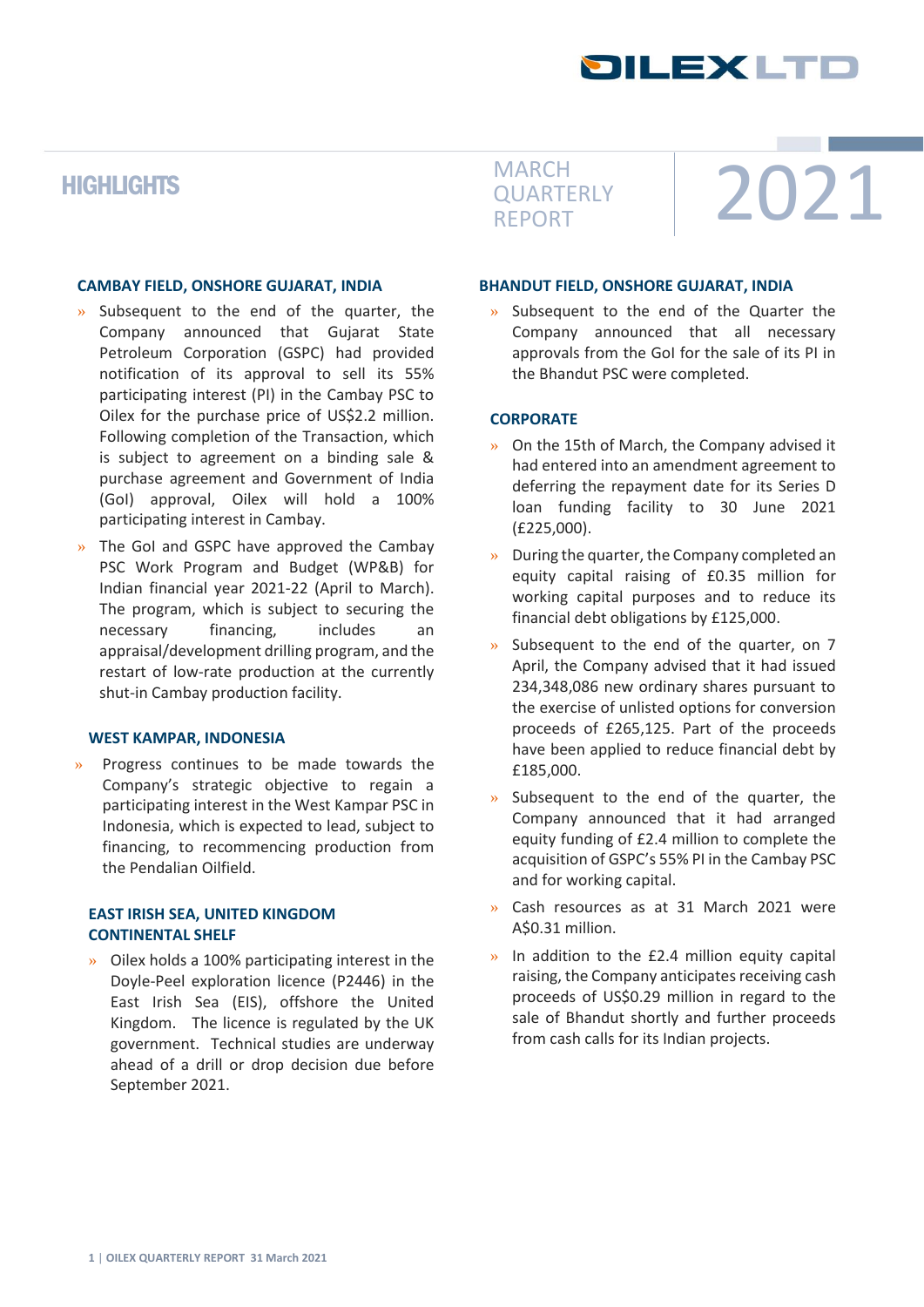#### **OVERVIEW**

The Company's primary objective is to maximise shareholder value from its principal asset in the Cambay Basin, located onshore Gujarat State in India, whilst also continuing to review other opportunities to create value and diversify risk by adding new assets to the Company's project portfolio which have to date focussed on the Cooper-Eromanga Basins in Australia (now sold to Armour Energy Limited), Indonesia and the United Kingdom Continental Shelf (UKCS).

To that extent, Oilex continues to evaluate and implement a range of technical programme options to progress its main objective of accessing the significant gas resource potential present in siltstones in the EP-IV reservoir at the Company's Cambay PSC. North American unconventional drilling, completion, and stimulation technologies have been applied by the Cambay JV over the last six years with positive but commercially modest results and work is underway to optimise results for future work programmes. The current work programmes are focused on:

- Finalising a binding sale and purchase agreement with GSPC to purchase its 55% PI in Cambay, and to potentially further develop the asset with a new partner, or on a sole basis;
- Preparing detailed work programmes, including new wells for implementation under the approved Field Development Plan (FDP);
- Arranging the necessary funding to implement the planned work programme; and
- Evaluating the Company's new ventures in the UKCS and Asia.

#### **HEALTH, SAFETY, SECURITY AND ENVIRONMENT**

No lost time incidents were recorded during the quarter. There were no environmental issues recorded.

#### **CAMBAY FIELD, GUJARAT, INDIA**

#### **(Oilex: Operator and 45% interest)**

Oilex holds a 45% PI in the Cambay Field, with GSPC holding the remaining 55% PI, pending its purchase by Oilex. The Company's plans at Cambay are well advanced and include the drilling of up to two vertical wells, subject to, *inter alia,* securing the necessary funding.

The priority will be to implement the drilling and stimulation recommendations from the Baker Hughes-GE study in the EP-IV zone where a gas accumulation is confirmed by historical flow tests and up until recently, low-rate cyclic production from two wells from the same reservoir section. Any early production will utilise the existing processing and storage facilities, which will be upgraded as required to provide a low-cost path to commercialisation. Assuming success, a more extensive drilling programme will follow, with the aim of aggregating sufficient production volumes to connect to the high-pressure pipelines which would offer greater offtake stability and improved gas prices.

The re-commencement of field operations is, amongst other matters, dependent on finalisation of the binding sale and purchase agreement with GSPC and necessary financing. Furthermore, upon the removal of the applicable Covid-19 restrictions in India, the Company will review the planned work programme and update the market at that time.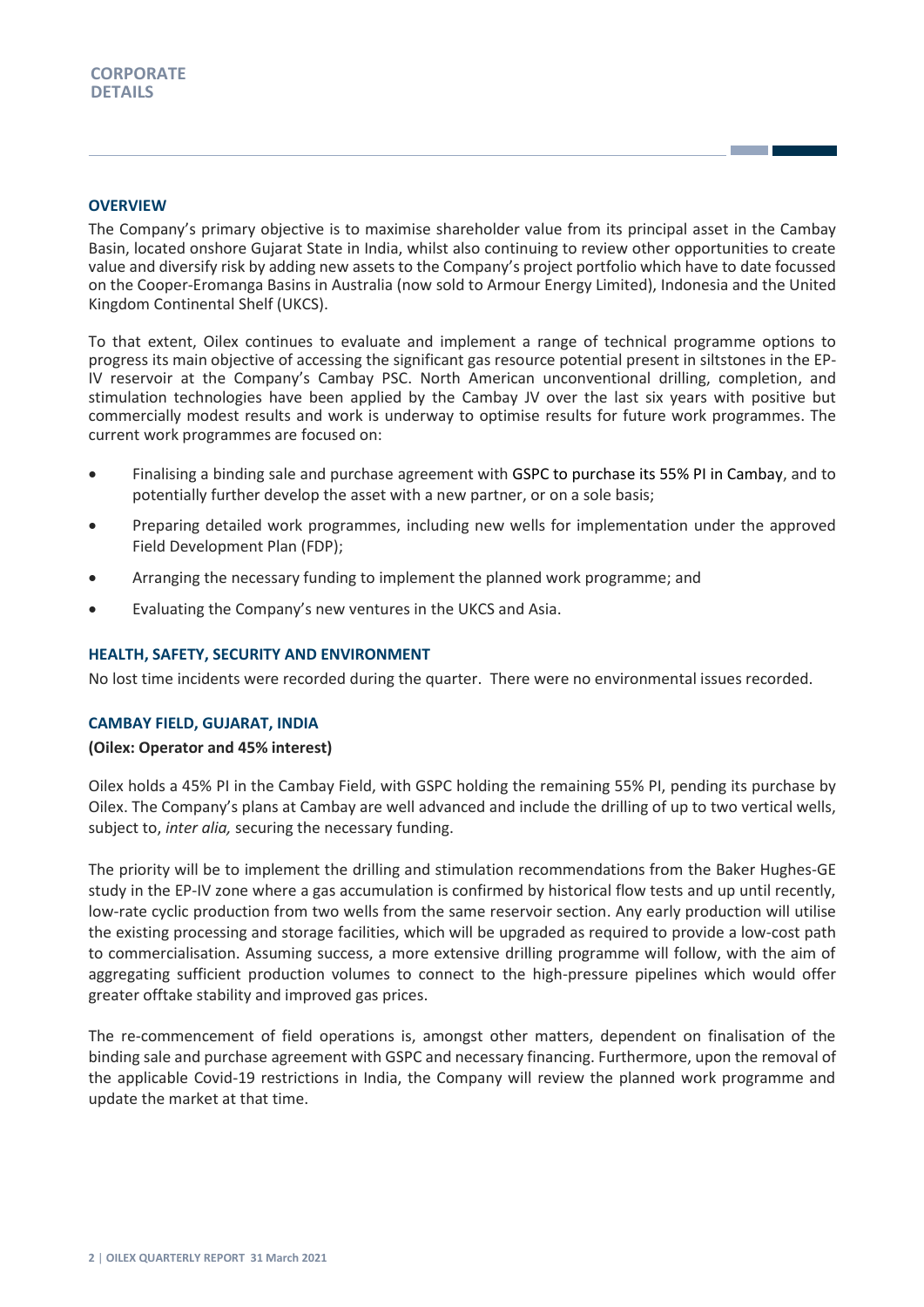#### **GSPC Divestment Process for Cambay PSC**

Subsequent to the end of the Quarter, the Company announced that GSPC had provided notification that GSPC and the State Government of Gujarat had approved the sale of its 55% PI in the Cambay PSC to Oilex for the purchase price of US\$2.2 million ('Purchase Price') (the 'Transaction'). Following completion of the Transaction, Oilex will hold a 100% PI in the Cambay PSC.

Work to finalise a binding sales and purchase agreement is underway and funding arrangements for the Purchase Price have been undertaken as recently announced by the Company. The completion and transfer of GSPC's PI to Oilex is subject to the approval of the Government of India (GoI). The GoI has been kept appropriately informed at all stages of discussions with the aim of securing approvals for the PI transfer in a favourable time frame.

Oilex will benefit through receipt of GSPC's share of the historic cost recovery pool, the total (100%) being approximately US\$125 million. Oilex also expects to assume GSPC's US\$2.8 million share of the historic abandonment liabilities.

#### **Environmental Clearance**

The Company is presently in the final stages of obtaining a new environmental clearance from the Ministry of Environment and Forest and Cabinet Committee to supersede the previous clearances already obtained under the previous regulatory requirements. The clearances are necessary to recommence production at Cambay and in support of the planned drilling programme at Cambay. Presently, an Environmental Impact Assessment has been prepared by the Company's independent consultants and is pending submission to the applicable authorities and following public hearings. The public hearings are delayed due to the continued effect of Covid-19.

Following receipt of the necessary environmental clearances, production from well C-73 and C-77H are on standby for re-commencement.

#### **Joint Venture Management**

During the quarter, Oilex received a payment of US\$75,950 towards outstanding cash calls from its Joint Venture partner.

#### **BHANDUT FIELD, GUJARAT, INDIA**

#### **(Oilex: Operator and 40% interest)**

Oilex holds a 40% PI in the Bhandut PSC (Bhandut), with GSPC holding the remaining PI. On 28 January 2020, Oilex announced that it had accepted an offer from Kiri and Company Logistics Private Limited (Kiri) to acquire the Company's PI in Bhandut. Pursuant to the agreement entered with Kiri, the Company will receive US\$0.29 million in cash proceeds for the sale of its PI and transfer of operatorship rights to Kiri. Furthermore, Kiri has expressed an interest in engaging the services of Oilex's office to review field production, stabilize operations, and initiate field re-development of Bhandut in accordance with the FDP. Bhandut is presently shut-in and has been fully provided for in the Oilex financial statements.

Subsequent to the end of the quarter, the Company announced that all the necessary approvals from the GoI for the sale of its PI in the Bhandut had now been completed.

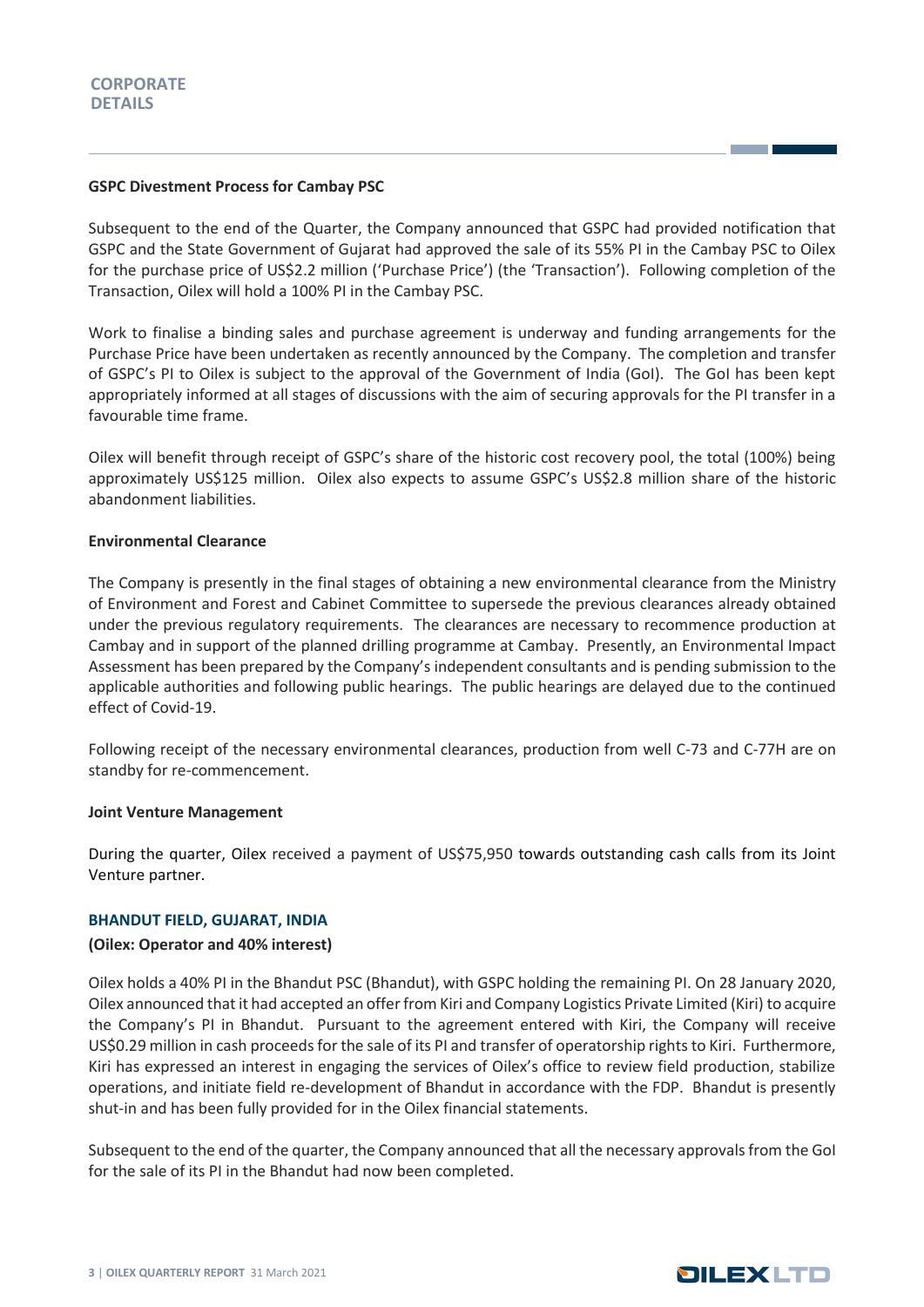#### **COOPER-EROMANGA BASINS**

#### **Divestment of Cooper Eromanga Basin Assets**

Oilex holds approximately 14 million shares in Armour Energy (AJQ) received as part of the sale proceeds for Oilex's Cooper Basin asset package.

#### **UNITED KINGDOM CONTINENTAL SHELF**

#### **East Irish Sea Licence P2446 (UK jurisdiction) (Oilex: Operator and 40% interest)**

Blocks 113/22a (Doyle) and 113/27e (Doyle and Peel) have been merged into a single licence being P2446. Block 113/22a was awarded in the UK Offshore 31st licensing round whereas block 113/27e was awarded in the 30th round.

P2446 provides an attractive entry into a proven gas fairway in the centre of the East Irish Sea Basin. The licence is in shallow water near existing infrastructure reducing the complexity, risk and cost of development. The EIS is a prolific basin which has produced around 8 TCF of gas to date with considerable existing gas production, gathering, processing and transportation infrastructure. The depth to the target reservoirs is less than 2,000 metres thus providing modest drilling costs.

#### **Project Overview**

The license lies on the west dipping graben edge of the Tynwald Fault Zone on the structural trend with the Rhyl and North Morecambe producing gas fields. Historical production from the primary Triassic Ormskirk reservoirs on this trend show excellent deliverability characteristics with a very effective seal in the overlying evaporites and mudstones of the Mercia Mudstone group which attains a thickness in excess of 1,000m across the basin. Gas charge comes from the Carboniferous Coal Measures which underlie much of the basin. A secondary reservoir-seal pair is provided by the Permian Collyhurst sandstone and overlying evaporites.



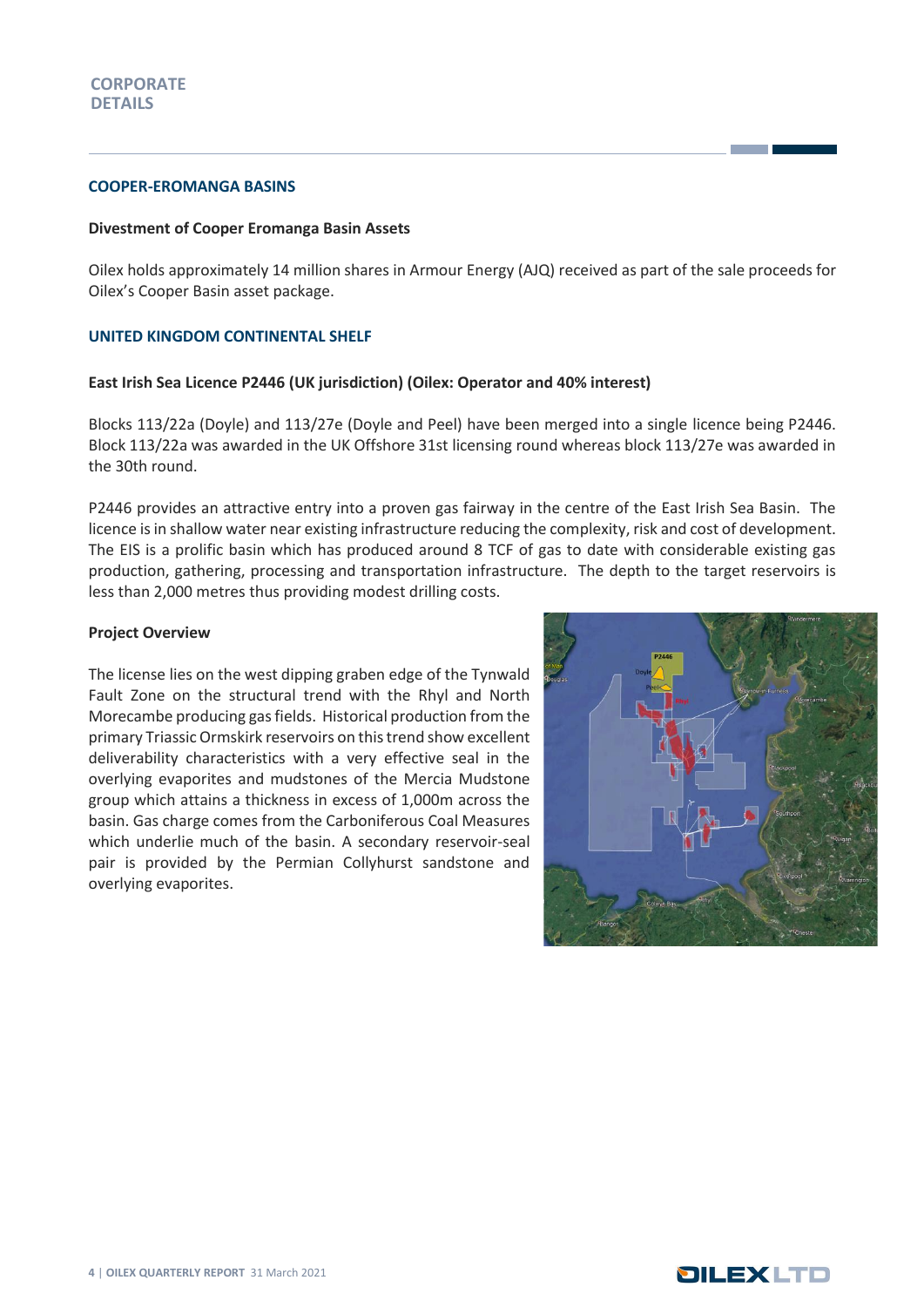Two prospects named Doyle and Peel are tilted fault blocks closed on the up dip east side by the north-south trending boundary fault of the Tynwald Fault Zone, which juxtaposes the reservoir against the Mercia <sub>2000 n</sub> Mudstone salts and shales forming a very effective cross fault seal. There is a clearly defined east-west fault bounding the southern extent enhanced by igneous dykes providing the seal mechanism. The prospects both display seismic amplitude responses with  $5000 \text{ m}$ 



similarities to the surrounding fields.

Three components of a commitment work program have been completed being a rock physics study, reprocessing of 3D seismic data, and obtaining 2,500 kms Aeromagnetic data. Technical studies are underway ahead of a drill or drop decision required before September 2021.

#### **JPDA 06-103, TIMOR SEA**

#### **(Oilex: PSC Terminated 15 July 2015 - Operator and 10% interest)**

In October 2018, the Company announced the Autoridade Nacional Do Petroleo E Minerais (ANPM) had commenced arbitration proceedings against Oilex and its joint venture partners, in regard to the JPDA PSC where Oilex and its joint venture partners in the PSC were subject to a penalty claim of US\$17 million (plus interest). Oilex is the Operator of the PSC on behalf of the joint venture.

In August 2020, on behalf of the Joint Venture Participants, the Company was pleased to announce it had executed a Deed of Settlement and Release (Deed) with the Autoridade Nacional Do Petroleo E Minerais (ANPM) to terminate the ongoing arbitration proceedings arising from the termination of the PSC by the ANPM in 2015 and settle all claims and counterclaims between the parties. The execution of the Deed sees an amicable conclusion to the arbitration proceedings.

Under the terms of the Deed, Oilex has committed to a settlement of US\$800,000 payable in the 2021 and 2022 financial years. In addition, the Company has entered into an unsecured loan facility agreement with two of its joint venture partners which further provides the Company with the option, at its sole discretion, to extend the settlement payments. The settlement was fully provided in the Company's annual financial statements to 30 June 2019.

#### **WEST KAMPAR PSC, CENTRAL SUMATRA, INDONESIA**

During the quarter, the Company announced substantial progress has been made towards the Company's strategic objective to regain a participating interest in the West Kampar PSC in Indonesia, which is expected to lead, subject to financing, to recommencing production from the Pendalian Oilfield.

### **DILEXLTD**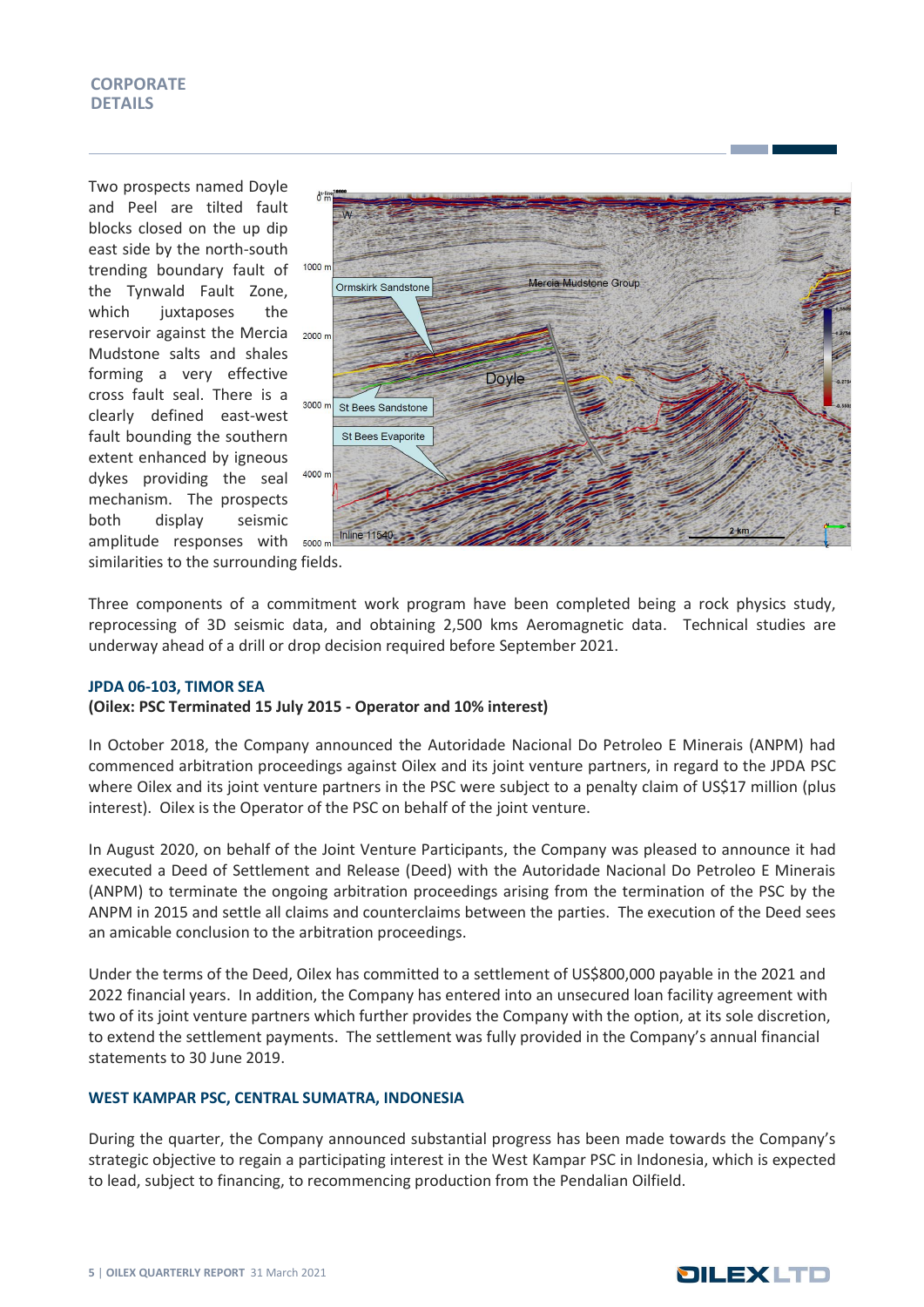#### **CORPORATE DETAILS**

The Government of Indonesia (GoI) has advised that our Proposed Direct Bid, through the Joint Study of the West Kampar Region, is declared administratively complete and has recorded it as a proposal for a Direct Offer through a Joint Study as stipulated in ESDM Regulation No. 35 of 2008.

This confirmation from the GoI, which is exclusive to Oilex, provides a pathway to progress the proposed development of West Kampar and provides certain preferential rights in the award of the West Kampar PSC by the GoI. Oilex's interest in the study and ultimate potential award of the PSC will be on a 50-50 joint basis with its local Indonesian partner, PT Ephindo.

Technical work carried out by Oilex and its advisors estimate that the field can be quickly brought back online at 350 to 400 bopd and that significant additional production potential may be possible from infill drilling and also water injection support. The return to production will require careful execution in the field given that it has been shut in since 2016. The oil occurs in five good quality, stacked reservoirs with some stratigraphic complexity, and the application of 3D seismic data which has been acquired but not interpreted should provide a significant improvement in the understanding of the reservoir distribution and future development planning. Access to the data is to be negotiated with the seismic company that acquired it. The oil is of good quality with no or little gas. It is believed that previous production costs can be reduced. A number of exploration opportunities are present both close to the Pendalian field and in the more distant parts of the block, these require further review evaluation.

#### **CORPORATE**

#### **Series D Loan Restructure and Equity Issue**

On the 15<sup>th</sup> of March, the Company advised it had entered into an amendment agreement to extend the load repayment date for its Series D loan funding facility (GBP£225,000) to 30 June 2021. All other terms remain the same with no fees applicable to the amendment. As at 31 March 2021, the loan was drawn down to GBP £185,000 was has been repaid in full subsequent to the end of the quarter.

#### **Repayment of the Series C Loan**

During the quarter, the Series C loan funding facility (GBP£125,000) was fully repaid.

#### **Equity Capital Raising**

On the 15<sup>th</sup> March the Company advised that it had arranged an equity capital raising, with existing sophisticated shareholders, to secure funding of £0.35 million (A\$0.63 million) through the subscription of 250,000,000 new shares at GBP 0.14 pence (0.252 AUD cents) per share (Subscription). Funds raised from the Subscription have been applied towards increasing the Company's working capital base and debt reduction. The Company also advised that it had issued 4,642,858 new ordinary shares as consideration in lieu of fees payable to consultants.

#### **Issue of Director Shares**

During the Quarter the Company announced that it had issued 4,646,025 new ordinary shares as consideration in lieu of Non-Executive Directors' fees.

These new ordinary shares were issued at a price of AUD \$0.0020 per ordinary share.

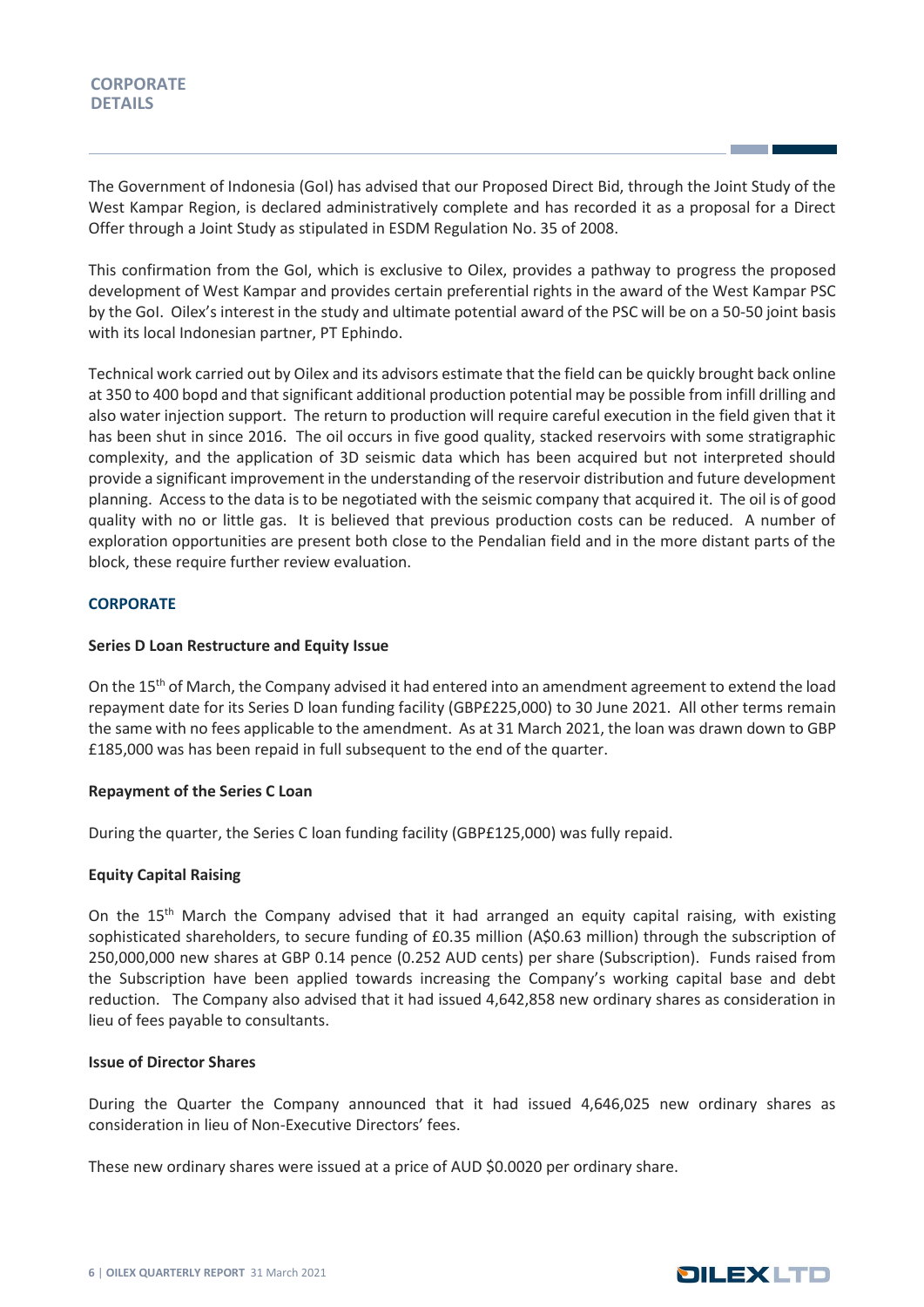|                              | <b>Shares Issued</b>   |
|------------------------------|------------------------|
| Mr P Haywood<br>Mr P Schwarz | 1,327,440<br>3,318,585 |
|                              | 4,646,025              |

The issue of shares to Non-Executive Directors in lieu of fees was approved by shareholders on 16 December 2020.

#### **Acquisition Funding Arranged**

Subsequent to the quarter, the Company announced that it has arranged an equity capital raising, with existing sophisticated shareholders and clients of Novum Securities Limited, of £2.4 million (A\$4.3 million) through the issue of 1,008,403,361 new ordinary shares at GBP 0.238 pence (0.425 AUD cents) per share (Subscription). The Subscription is to be completed in two tranches will each subscriber participating in Tranche 1 and 2 on a pro-rata basis:

- Tranche 1: 405,000,000 ordinary shares issued at GBP 0.238 pence for £0.964 million under the Company's existing ASX LR7.1 capacity. Completion of this equity issue is anticipated in early May 2021.
- Tranche 2: 603,403,361 ordinary shares issued at GBP 0.238 pence for £1.436 million subject to shareholder approval being obtained. Completion of this equity issue is anticipated in late May 2021.

In addition, each ordinary share issued as part of Tranche 2 will also be issued with one share option, resulting in the issue of an aggregate of 603,403,361 options (Options). The Options are exercisable at GBP 0.476 pence per share on or before 30 June 2022. The issue of the options is also subject to shareholder approval.

Funds raised from the Subscription are intended to be applied to the acquisition cost of GSPC's PI, development of the Company's plans to undertake a drilling and testing appraisal program and the Company's working capital base.

#### **Issue of Securities upon Conversion of Options**

Subsequent to the Quarter, the Company advised that it had issued 234,348,086 new ordinary shares pursuant to the exercise of unlisted options for conversion proceeds of £265,125. The options exercised comprise:

- 204,545,455 new ordinary shares on the conversion of 204,545,455 options at £0.0011 pursuant to the Series D loan. The issue of this options class was approved by shareholders on 30 June 2020. There are no remaining options on issue in this class.
- 14,802,631 new ordinary shares on the conversion of 14,802,631 options at £0.0019. The issue of this options class was approved by shareholders on 27 November 2019 and 30 June 2020. There are no remaining options on issue in the class.
- 15,000,000 new ordinary shares on the conversion of 15,000,000 options at £0.0008. There are no remaining options on issue in the class.

The proceeds of the unlisted options will be applied to the repayment of the Series D Loan and the Company's working capital requirements.



**The Common**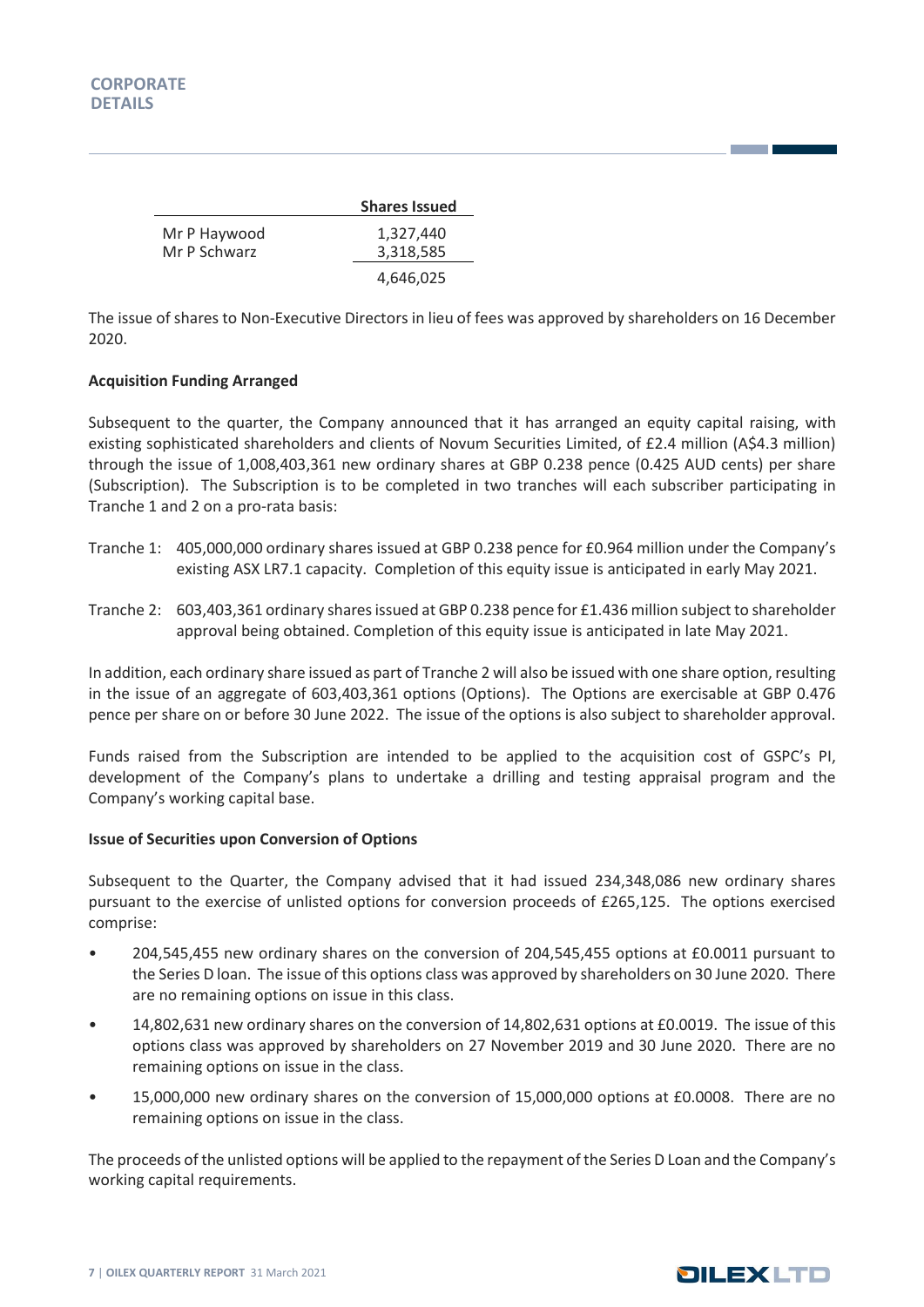#### **Half Year Report**

During the Quarter, the Company released the December 2020 Half Year Report.

#### **Cash Balance**

At the end of the quarter, Oilex retained cash resources of A\$0.31 million.

Subsequent to the end of the quarter, the Company:

- received proceeds of £0.266m following the exercise of unlisted options.
- arranged an equity capital raise of £2.4m (A\$4.3m)

In addition, the Company anticipates receiving cash proceeds of US\$0.54m in regard to outstanding GSPC cash calls for the Cambay PSC and cash proceeds of US\$0.29 million in regard to the sale of Bhandut.

#### **Capital Structure**

The shares and options on issue as at 31 March 2021 were as follows:

| <b>Ordinary Shares</b>                     | 4,421,418,882 |
|--------------------------------------------|---------------|
| Unlisted Options (Exercise Price, Expiry): |               |
| £0.0019, 20/10/2021                        | 14,802,631    |
| £0.0011, 30/06/2021                        | 204.545.455   |
| £0.0008, 12/08/2022                        | 15,000,000    |
|                                            | 234,348,086   |



**The Common Service**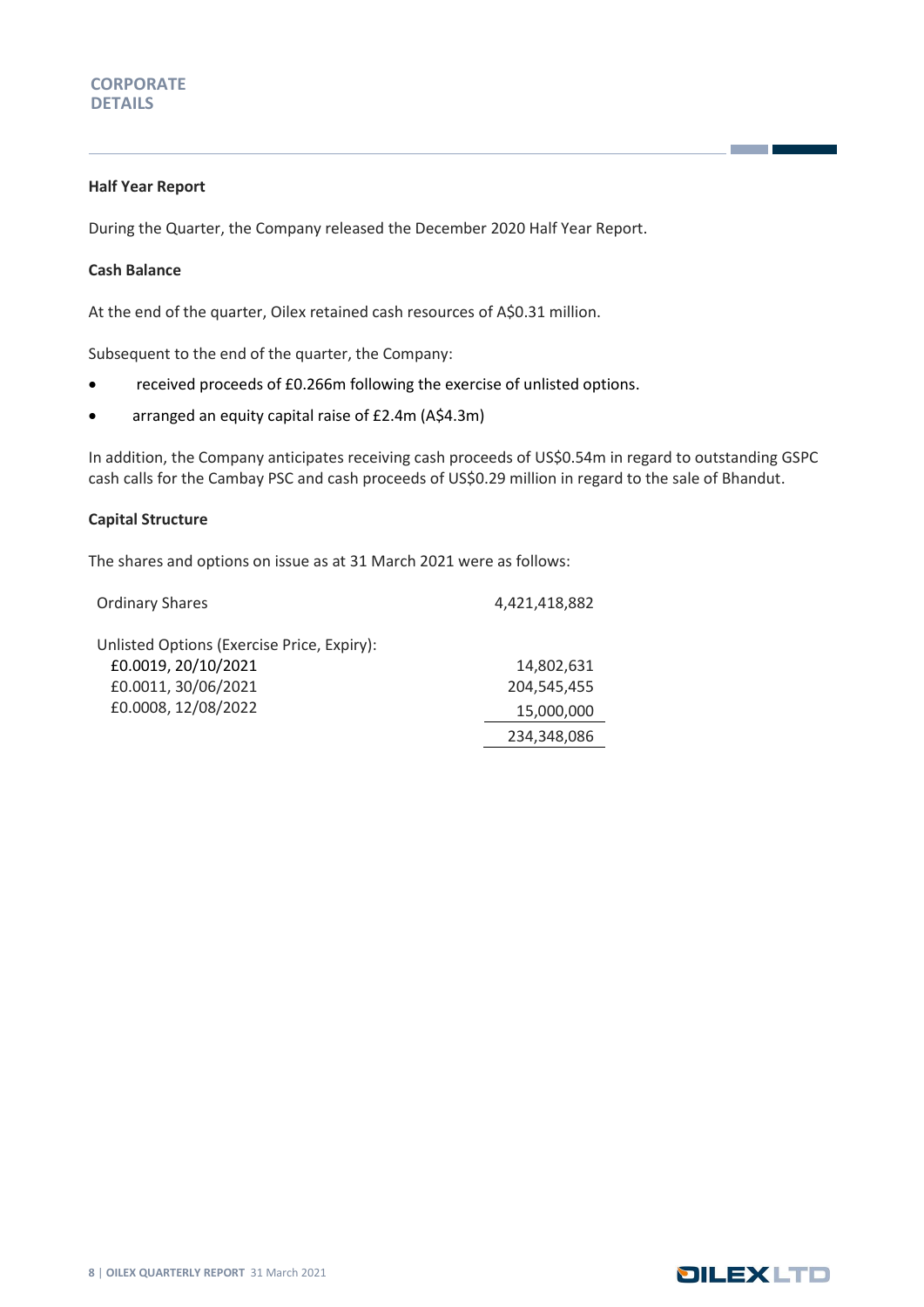#### **Qualified Petroleum Reserves and Resources Evaluator Statement**

Pursuant to the requirements of Chapter 5 of the ASX Listing Rules, the information in this report relating to petroleum reserves and resources is based on and fairly represents information and supporting documentation prepared by or under the supervision of Mr Joe Salomon, Managing Director employed by Oilex Ltd. Mr Salomon has over 32 years' experience in petroleum geology and is a member of the Society of Petroleum Engineers and AAPG. Mr Salomon meets the requirements of a qualified petroleum reserve and resource evaluator under Chapter 5 of the ASX Listing Rules and consents to the inclusion of this information in this report in the form and context in which it appears. Mr Salomon also meets the requirements of a qualified person under the AIM Note for Mining, Oil and Gas Companies, and consents to the inclusion of this information in this report in the form and context in which it appears.

| <b>Board of Directors</b>                                                                                                                                                                   |                                                                             |  |
|---------------------------------------------------------------------------------------------------------------------------------------------------------------------------------------------|-----------------------------------------------------------------------------|--|
| Paul Haywood<br>Joe Salomon                                                                                                                                                                 | Non-Executive Director<br>Interim Executive Chairman & Managing<br>Director |  |
| Peter Schwarz<br><b>Mark Bolton</b>                                                                                                                                                         | Non-Executive Director<br><b>Executive Director</b>                         |  |
| <b>Company Secretary</b>                                                                                                                                                                    |                                                                             |  |
| Mark Bolton                                                                                                                                                                                 | <b>Company Secretary</b>                                                    |  |
| <b>Stock Exchange Listing</b>                                                                                                                                                               |                                                                             |  |
| Australian Securities Exchange<br>AIM London Stock Exchange                                                                                                                                 | Code: OEX<br>Code: OEX                                                      |  |
| <b>AIM Nominated Adviser</b>                                                                                                                                                                | <b>AIM Broker</b>                                                           |  |
| <b>Strand Hanson Limited</b>                                                                                                                                                                | Novum Securities Limited                                                    |  |
| <b>Share Registry - Australia</b>                                                                                                                                                           |                                                                             |  |
| Link Market Services Limited<br>Level 12<br>250 St. Georges Terrace<br>Perth WA 6000 Australia<br>1300 554 474<br>Telephone:<br>Website:<br>http://investorcentre.linkmarketservices.com.au |                                                                             |  |
| <b>Share Registry - United Kingdom</b>                                                                                                                                                      |                                                                             |  |
| Computershare Investor Services PLC<br><b>The Pavilions</b><br><b>Bridgwater Road</b>                                                                                                       |                                                                             |  |

Bristol BS13 8AE United Kingdom Telephone: +44 (0) 870 703 6149

[www.computershare.com](http://www.computershare.com/)

Website:

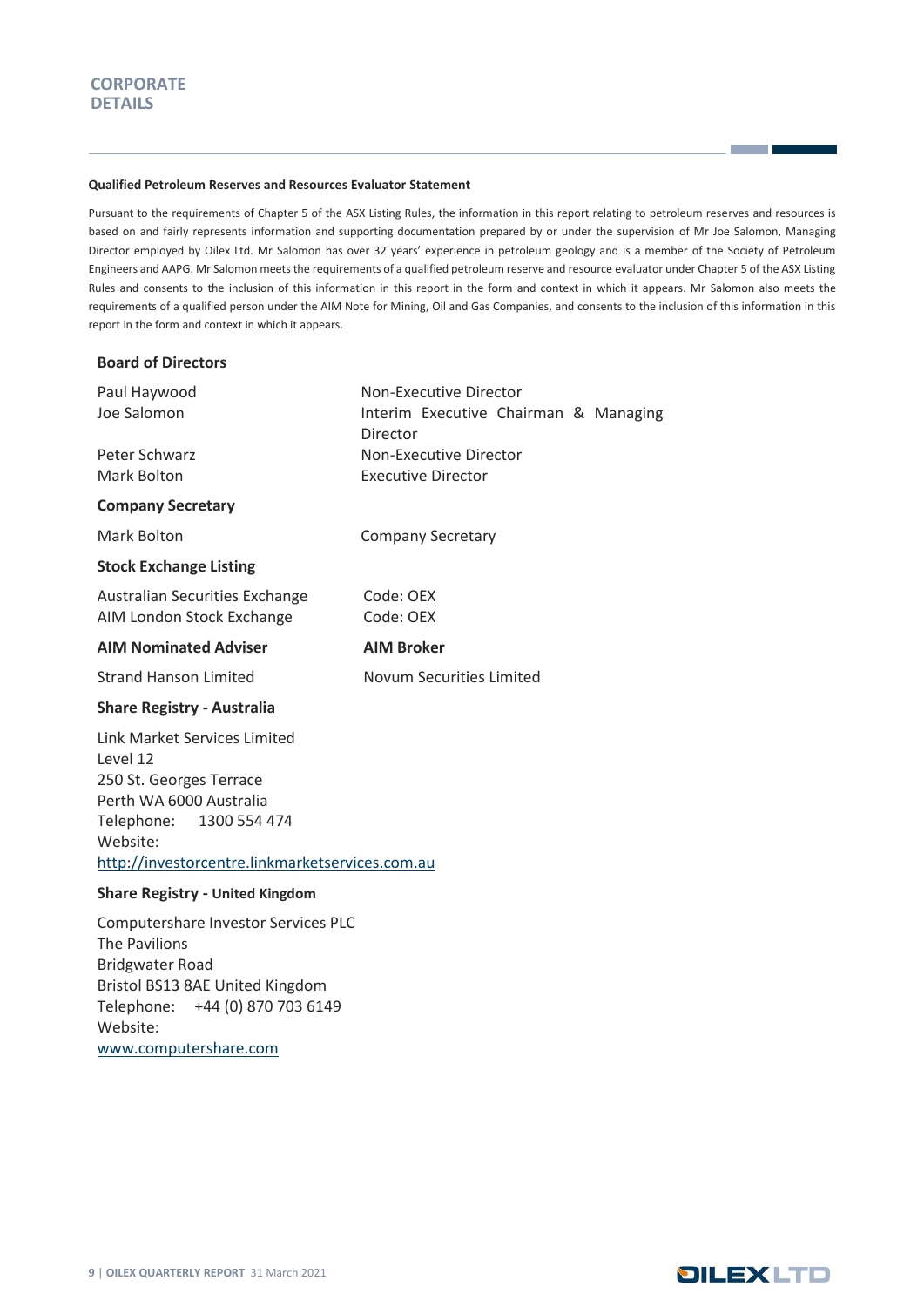| <b>PERMIT SCHEDULE - 31 MARCH 2021</b> |                                                                        |                                                           |              |                                        |  |  |  |
|----------------------------------------|------------------------------------------------------------------------|-----------------------------------------------------------|--------------|----------------------------------------|--|--|--|
| <b>ASSET</b>                           | <b>LOCATION</b><br><b>EQUITY %</b><br><b>ENTITY</b><br><b>OPERATOR</b> |                                                           |              |                                        |  |  |  |
| Cambay Field PSC <sup>(1)</sup>        | Gujarat, India                                                         | Oilex Ltd<br>Oilex N.L. Holdings                          | 30.0<br>15.0 | Oilex Ltd                              |  |  |  |
| Bhandut Field PSC <sup>(2)</sup>       | Gujarat, India                                                         | (India) Limited<br>Oilex N.L. Holdings<br>(India) Limited | 40.0         | Oilex N.L. Holdings<br>(India) Limited |  |  |  |
| JPDA 06-103 PSC <sup>(3)</sup>         | Joint Petroleum<br>Development Area<br>Timor Leste and<br>Australia    | Oilex (JPDA 06-103)<br>Ltd                                | 10.0         | Oilex (JPDA 06-<br>103) Ltd            |  |  |  |
| P2446                                  | United Kingdom<br>(East Irish Sea)                                     | Oilex EIS Limited                                         | 100%         | Oilex EIS Limited                      |  |  |  |

**Contract** 

(1) *GSPC has commenced a sale process of its interest in Cambay. Subject to agreement on a binding sale and purchase agreement, and GoI approval, when completed Oilex will hold 100% equity.*

(2) Bhandut PSC has been *sold to and Kiri and Company Logistics Private Limited.*

<sup>(3)</sup> PSC terminated 15 July 2015.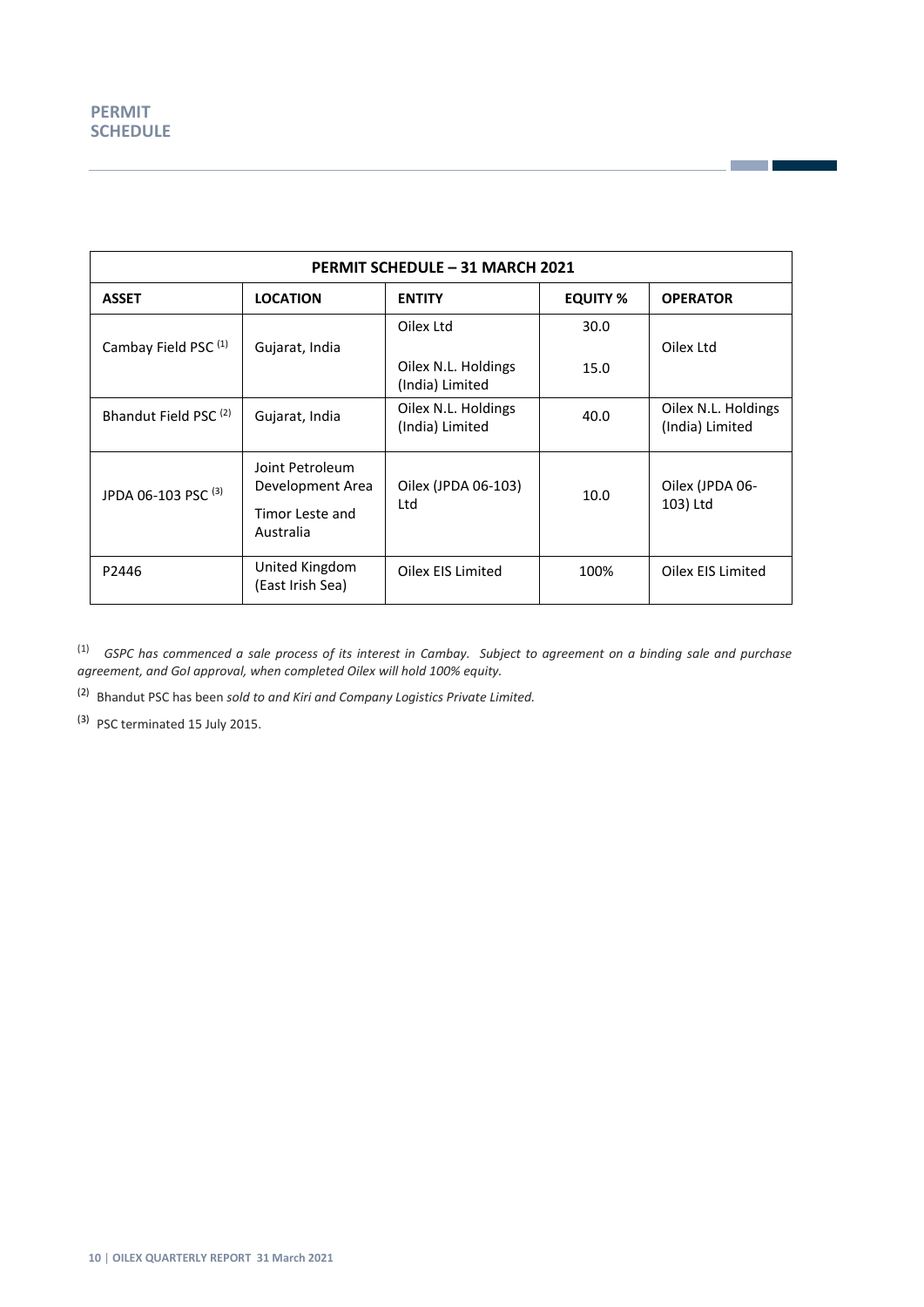#### **LIST OF ABBREVIATIONS AND DEFINITIONS**

| Barrel/bbl                      | Standard unit of measurement for all oil and condensate production. One barrel is equal to 159 litres or 35<br>imperial gallons.                                                                                                                                                                                                                                                                                                                                                                                 |
|---------------------------------|------------------------------------------------------------------------------------------------------------------------------------------------------------------------------------------------------------------------------------------------------------------------------------------------------------------------------------------------------------------------------------------------------------------------------------------------------------------------------------------------------------------|
| <b>BOEPD</b>                    | Barrels of oil equivalent per day                                                                                                                                                                                                                                                                                                                                                                                                                                                                                |
| <b>BOPD</b>                     | Barrels of oil per day                                                                                                                                                                                                                                                                                                                                                                                                                                                                                           |
| <b>MMBO</b>                     | Million standard barrels of oil or condensate                                                                                                                                                                                                                                                                                                                                                                                                                                                                    |
| <b>SCFD</b>                     | Standard cubic feet (of gas) per day                                                                                                                                                                                                                                                                                                                                                                                                                                                                             |
| <b>MSCFD</b>                    | Thousand standard cubic feet (of gas) per day                                                                                                                                                                                                                                                                                                                                                                                                                                                                    |
| <b>MMSCFD</b>                   | Million standard cubic feet (of gas) per day                                                                                                                                                                                                                                                                                                                                                                                                                                                                     |
| <b>BBO</b>                      | Billion standard barrels of oil or condensate                                                                                                                                                                                                                                                                                                                                                                                                                                                                    |
| <b>BCF</b>                      | Billion Cubic Feet of gas at standard temperature and pressure conditions                                                                                                                                                                                                                                                                                                                                                                                                                                        |
| <b>TCF</b>                      | Trillion Cubic Feet of gas at standard temperature and pressure conditions                                                                                                                                                                                                                                                                                                                                                                                                                                       |
| Discovered in place<br>volume   | Is that quantity of petroleum that is estimated, as of a given date, to be contained in known accumulations<br>prior to production                                                                                                                                                                                                                                                                                                                                                                               |
| Undiscovered in<br>place volume | Is that quantity of petroleum estimated, as of a given date, to be contained within accumulations yet to<br>be discovered                                                                                                                                                                                                                                                                                                                                                                                        |
| <b>PSC</b>                      | <b>Production Sharing Contract</b>                                                                                                                                                                                                                                                                                                                                                                                                                                                                               |
| Prospective<br>Resources        | Those quantities of petroleum which are estimated, as of a given date, to be potentially recoverable from<br>undiscovered accumulations.                                                                                                                                                                                                                                                                                                                                                                         |
|                                 | Those quantities of petroleum estimated, as of a given date, to be potentially recoverable from known<br>accumulations by application of development projects, but which are not currently considered to be<br>commercially recoverable due to one or more contingencies.                                                                                                                                                                                                                                        |
| Contingent<br>Resources         | Contingent Resources may include, for example, projects for which there are currently no viable markets,<br>or where commercial recovery is dependent on technology under development, or where evaluation of the<br>accumulation is insufficient to clearly assess commerciality. Contingent Resources are further categorized<br>in accordance with the level of certainty associated with the estimates and may be sub-classified based on<br>project maturity and/or characterised by their economic status. |
|                                 | Reserves are those quantities of petroleum anticipated to be commercially recoverable by application of<br>development projects to known accumulations from a given date forward under defined conditions.                                                                                                                                                                                                                                                                                                       |
|                                 | Proved Reserves are those quantities of petroleum, which by analysis of geoscience and engineering data,<br>can be estimated with reasonable certainty to be commercially recoverable, from a given date forward,<br>from known reservoirs and under defined economic conditions, operating methods and government<br>regulations.                                                                                                                                                                               |
|                                 | Probable Reserves are those additional Reserves which analysis of geoscience and engineering data<br>indicate are less likely to be recovered than Proved Reserves but more certain to be recovered than Possible<br>Reserves.                                                                                                                                                                                                                                                                                   |
| Reserves                        | Possible Reserves are those additional reserves which analysis of geoscience and engineering data indicate<br>are less likely to be recoverable than Probable Reserves.                                                                                                                                                                                                                                                                                                                                          |
|                                 | Reserves are designated as 1P (Proved), 2P (Proved plus Probable) and 3P (Proved plus Probable plus<br>Possible).                                                                                                                                                                                                                                                                                                                                                                                                |
|                                 | Probabilistic methods                                                                                                                                                                                                                                                                                                                                                                                                                                                                                            |
|                                 | P90 refers to the quantity for which it is estimated there is at least a 90% probability the actual quantity<br>recovered will equal or exceed. P50 refers to the quantity for which it is estimated there is at least a 50%<br>probability the actual quantity recovered will equal or exceed. P10 refers to the quantity for which it is<br>estimated there is at least a 10% probability the actual quantity recovered will equal or exceed.                                                                  |

<u> 1989 - Jan Barnett, fransk politiker</u>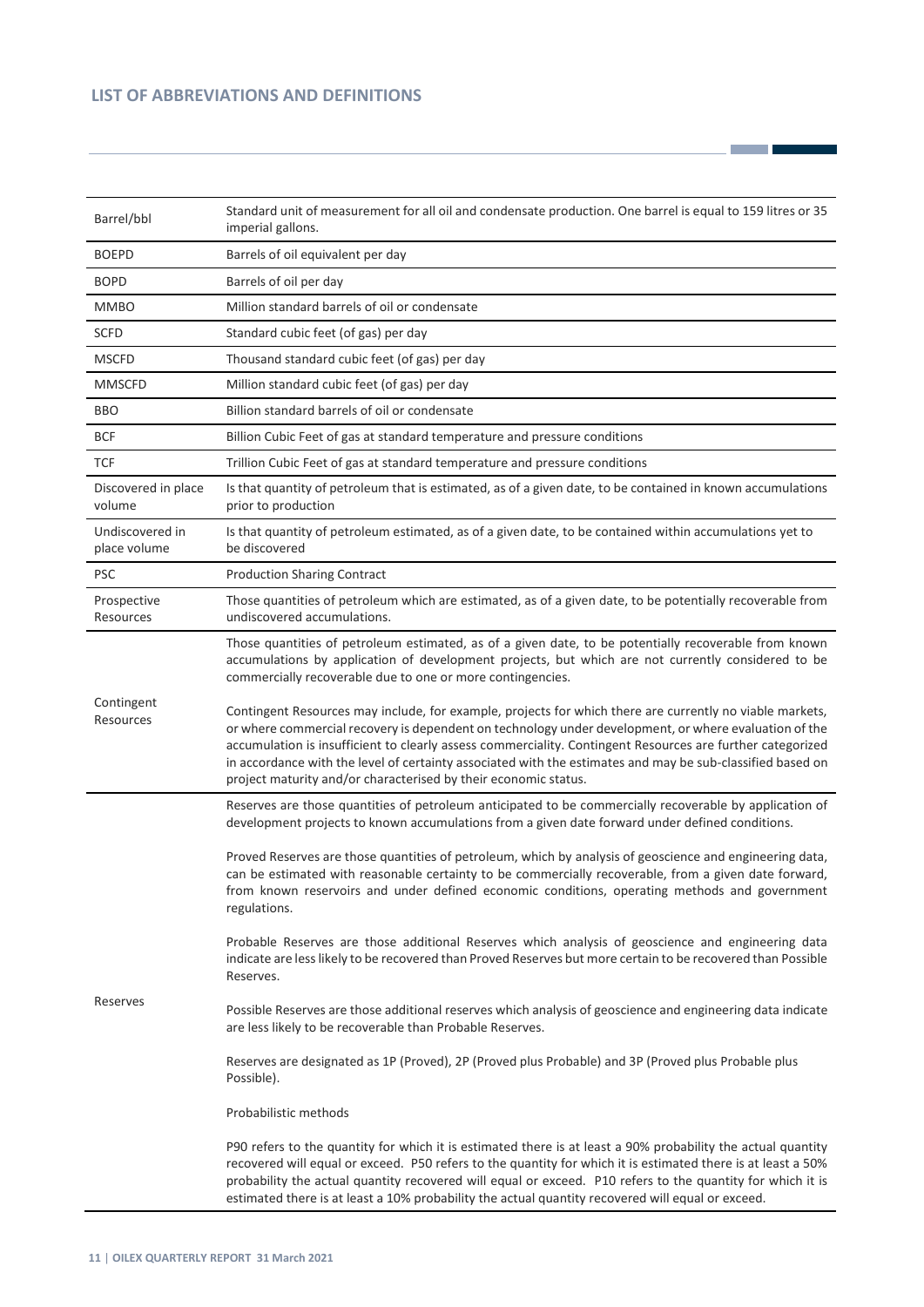## **Appendix 5B**

## **Mining exploration entity or oil and gas exploration entity quarterly cash flow report**

| Name of entity  |  |
|-----------------|--|
|                 |  |
|                 |  |
|                 |  |
| <b>OU EVITD</b> |  |

| <b>OILEX LTD</b> |                                   |  |  |  |
|------------------|-----------------------------------|--|--|--|
| ABN              | Quarter ended ("current quarter") |  |  |  |
| 50 078 652 632   | <b>31 MARCH 2021</b>              |  |  |  |

| <b>Consolidated statement of cash flows</b> |                                                                                   | <b>Current quarter</b><br>\$A'000 | Year to date (12<br>months)<br>\$A'000 |
|---------------------------------------------|-----------------------------------------------------------------------------------|-----------------------------------|----------------------------------------|
| 1.                                          | Cash flows from<br>(a)<br>operating<br>activities                                 |                                   |                                        |
| 1.1                                         | Receipts from customers                                                           |                                   |                                        |
| 1.2                                         | Payments for                                                                      |                                   |                                        |
|                                             | exploration & evaluation (if expensed)<br>(a)                                     | (72)                              | (255)                                  |
|                                             | (b)<br>development                                                                |                                   |                                        |
|                                             | production<br>(c)                                                                 | (37)                              | (118)                                  |
|                                             | staff costs<br>(d)                                                                | (163)                             | (395)                                  |
|                                             | administration and corporate costs<br>(e)                                         | (189)                             | (596)                                  |
| 1.3                                         | Dividends received (see note 3)                                                   |                                   |                                        |
| 1.4                                         | Interest received                                                                 |                                   |                                        |
| 1.5                                         | Interest and other costs of finance paid                                          |                                   | (25)                                   |
| 1.6                                         | Income taxes paid                                                                 |                                   |                                        |
| 1.7                                         | Government grants and tax incentives                                              | 9                                 | 128                                    |
| 1.8                                         | Other (provide details if material) – recovery<br>of prior period operating costs | 85                                | 608                                    |
| 1.9                                         | Net cash from / (used in) operating<br>activities                                 | (367)                             | (653)                                  |

|     |     | Cash flows from investing activities      |      |      |
|-----|-----|-------------------------------------------|------|------|
| 2.1 |     | Payments to acquire:                      |      |      |
|     | (a) | entities                                  | -    |      |
|     | (b) | tenements                                 | -    |      |
|     | (C) | property, plant and equipment             | -    |      |
|     | (d) | exploration & evaluation (if capitalised) | (53) | (53) |
|     | (e) | investments                               | -    |      |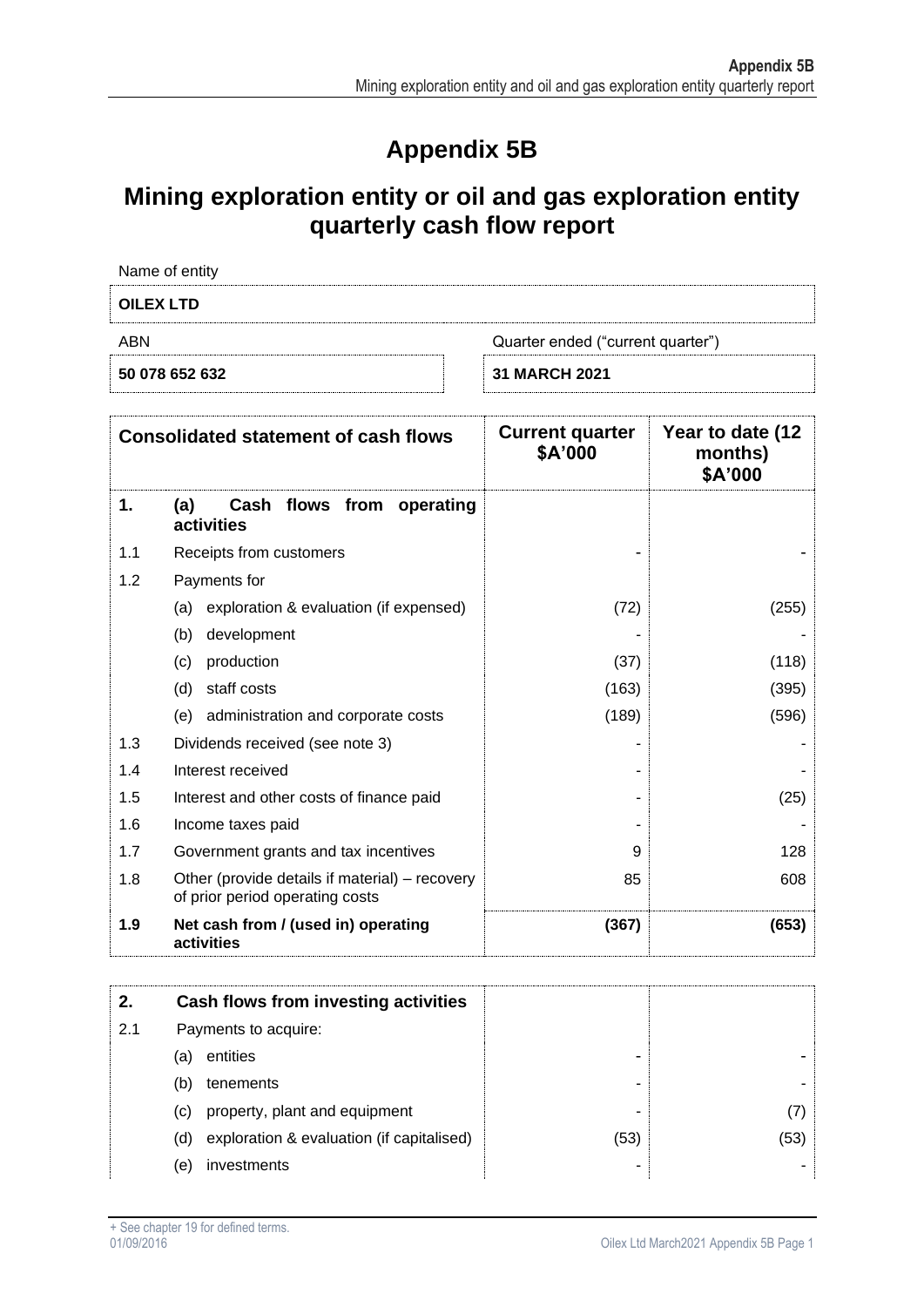| <b>Consolidated statement of cash flows</b> |                                                   | <b>Current quarter</b><br>\$A'000 | Year to date (12<br>months)<br>\$A'000 |
|---------------------------------------------|---------------------------------------------------|-----------------------------------|----------------------------------------|
|                                             | (f)<br>other non-current assets                   |                                   |                                        |
| 2.2                                         | Proceeds from the disposal of:                    |                                   |                                        |
|                                             | entities<br>(a)                                   |                                   |                                        |
|                                             | (b)<br>tenements                                  |                                   |                                        |
|                                             | (c)<br>property, plant and equipment              |                                   |                                        |
|                                             | (d)<br>investments                                | 249                               | 249                                    |
|                                             | other non-current assets<br>(e)                   |                                   |                                        |
| 2.3                                         | Cash flows from loans to other entities           |                                   |                                        |
| 2.4                                         | Dividends received (see note 3)                   |                                   |                                        |
| 2.5                                         | Other (provide details if material)               | -                                 |                                        |
| 2.6                                         | Net cash from / (used in) investing<br>activities | 196                               | 189                                    |

| 3.   | Cash flows from financing activities                                                       |       |       |
|------|--------------------------------------------------------------------------------------------|-------|-------|
| 3.1  | Proceeds from issues of equity securities<br>(excluding convertible debt securities)       | 628   | 1,174 |
| 3.2  | Proceeds from issue of convertible debt<br>securities                                      |       |       |
| 3.3  | Proceeds from exercise of options                                                          |       |       |
| 3.4  | Transaction costs related to issues of equity<br>securities or convertible debt securities | (11)  | (49)  |
| 3.5  | Proceeds from borrowings                                                                   |       |       |
| 3.6  | Repayment of borrowings                                                                    | (238) | (488) |
| 3.7  | Transaction costs related to loans and<br>borrowings                                       |       |       |
| 3.8  | Dividends paid                                                                             |       |       |
| 3.9  | Other (provide details if material)                                                        |       |       |
| 3.10 | Net cash from / (used in) financing<br>activities                                          | 379   | 637   |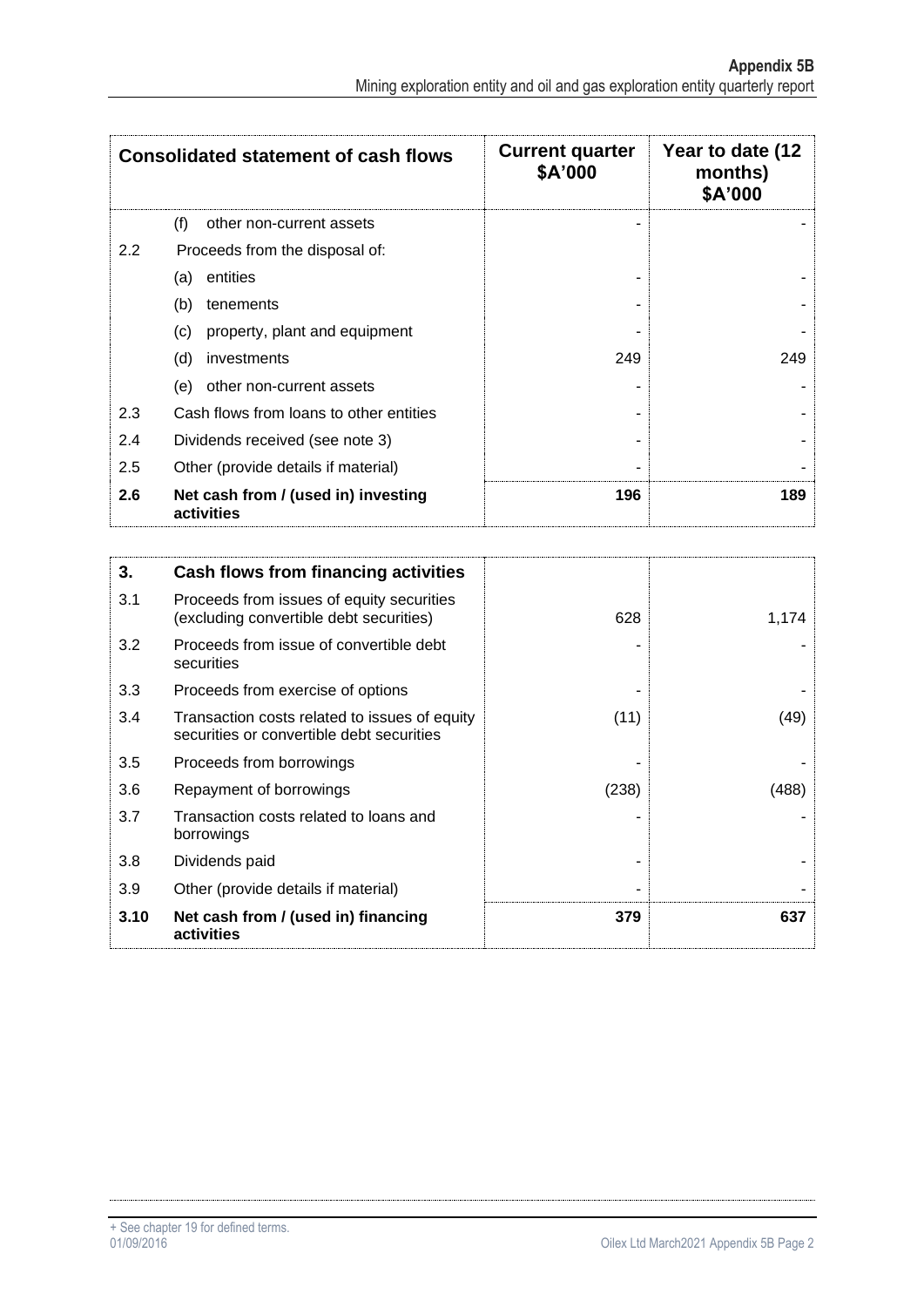| <b>Consolidated statement of cash flows</b> |                                                                          | <b>Current quarter</b><br>\$A'000 | Year to date (12<br>months)<br>\$A'000 |
|---------------------------------------------|--------------------------------------------------------------------------|-----------------------------------|----------------------------------------|
| 4.                                          | Net increase / (decrease) in cash and<br>cash equivalents for the period |                                   |                                        |
| 4.1                                         | Cash and cash equivalents at beginning of<br>period                      | 103                               | 160                                    |
| 4.2                                         | Net cash from / (used in) operating<br>activities (item 1.9 above)       | (367)                             | (653)                                  |
| 4.3                                         | Net cash from / (used in) investing activities<br>(item 2.6 above)       | 196                               | 189                                    |
| 4.4                                         | Net cash from / (used in) financing activities<br>item 3.10 above)       | 379                               | 637                                    |
| 4.5                                         | Effect of movement in exchange rates on<br>cash held                     | (1)                               | (23)                                   |
| 4.6                                         | Cash and cash equivalents at end of<br>period                            | 310                               | 310                                    |

| 5.  | Reconciliation of cash and cash<br>equivalents<br>at the end of the quarter (as shown in the<br>consolidated statement of cash flows) to the<br>related items in the accounts | <b>Current quarter</b><br>\$A'000 | <b>Previous quarter</b><br>\$A'000 |
|-----|-------------------------------------------------------------------------------------------------------------------------------------------------------------------------------|-----------------------------------|------------------------------------|
| 5.1 | <b>Bank balances</b>                                                                                                                                                          | 310                               | 103                                |
| 5.2 | Call deposits                                                                                                                                                                 |                                   |                                    |
| 5.3 | <b>Bank overdrafts</b>                                                                                                                                                        |                                   |                                    |
| 5.4 | Other (provide details)                                                                                                                                                       |                                   |                                    |
| 5.5 | Cash and cash equivalents at end of<br>quarter (should equal item 4.6 above)                                                                                                  | 310                               | 103                                |

| 6.  | Payments to related parties of the entity and their<br>associates                          | <b>Current quarter</b><br><b>\$A'000</b> |
|-----|--------------------------------------------------------------------------------------------|------------------------------------------|
| 6.1 | Aggregate amount of payments to related parties and their<br>associates included in item 1 | 86                                       |
| 6.2 | Aggregate amount of payments to related parties and their<br>associates included in item 2 |                                          |

Note: if any amounts are shown in items 6.1 or 6.2, your quarterly activity report must include a description of, and an explanation for, such payments

Director's fees and superannuation.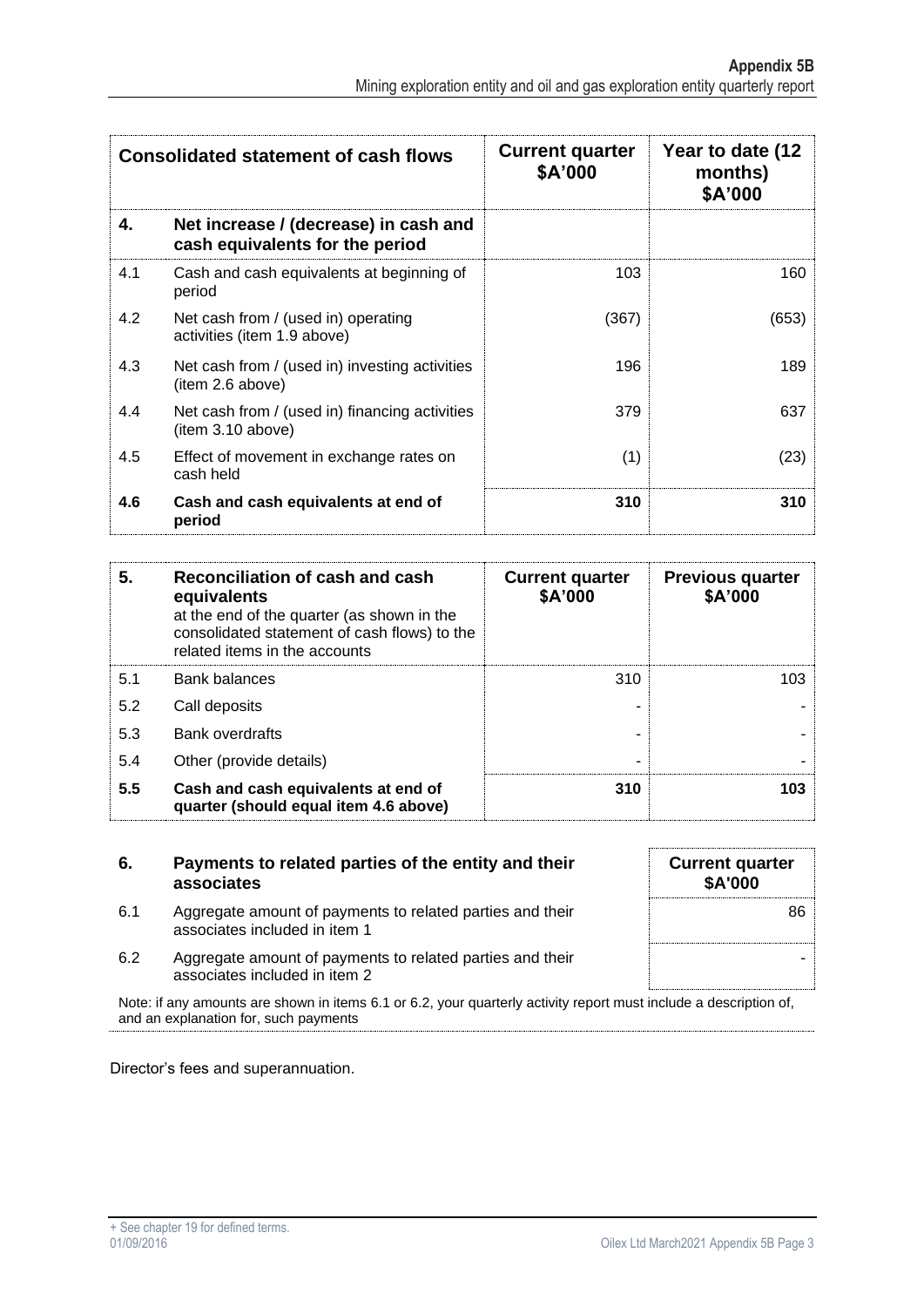#### **7. Financing facilities** *Note: the term "facility' includes all forms of financing arrangements available to the entity. Add notes as necessary for an understanding of the sources of finance available to the entity.* **Total facility amount at quarter end \$A'000 Amount drawn at quarter end \$A'000** 7.1 Loan facilities 406 334 7.2 Credit standby arrangements and the standard standard standard standard standard standard standard standard standard standard standard standard standard standard standard standard standard standard standard standard st 7.3 Other (please specify) and the set of the set of the set of the set of the set of the set of the set of the set of the set of the set of the set of the set of the set of the set of the set of the set of the set of the **7.4 Total financing facilities 19.8 and 19.8 and 19.8 and 19.8 and 19.8 and 19.8 and 19.8 and 19.8 and 19.8 and 19.8 and 19.8 and 19.8 and 19.8 and 19.8 and 19.8 and 19.8 and 19.8 and 19.8 and 19.8 and 19.8 and 19.8 and 1** 7.5 **Unused financing facilities available at quarter end** 72 7.6 Include in the box below a description of each facility above, including the lender, interest

rate, maturity date and whether it is secured or unsecured. If any additional financing facilities have been entered into or are proposed to be entered into after quarter end, include a note providing details of those facilities as well.

Loan facility details:

• Series D facility GBP£225,000: Lender- Lombard Bank Malta plc, amount drawn at quarter end GBP£185,000, interest rate 5%, unsecured, repayment date 30 June 2021.

| 8.  | Estimated cash available for future operating activities                     | \$A'000 |
|-----|------------------------------------------------------------------------------|---------|
| 8.1 | Net cash from / (used in) operating activities (Item 1.9)                    | (367)   |
| 8.2 | Capitalised exploration & evaluation (Item 2.1(d))                           | (53)    |
| 8.3 | Total relevant outgoings (Item $8.1 +$ Item $8.2$ )                          | (420)   |
| 8.4 | Cash and cash equivalents at quarter-end (Item 4.6)                          | 310     |
| 8.5 | Unused finance facilities available at quarter-end (Item 7.5)                | 72      |
| 8.6 | Total available funding (Item $8.4 +$ Item $8.5$ )                           | 382     |
| 8.7 | Estimated quarters of funding available (Item 8.6 divided by<br>Item $8.3$ ) | 0.91    |

8.8 If Item 8.7 is less than 2 quarters, please provide answers to the following questions:

1. Does the entity expect that it will continue to have the current level of net operating cash flows for the time being and, if not, why not?

Answer: Following the onset of Covid-19, the Company has substantially restructured its operating overheads. These cost-saving measures are anticipated to remain in place until the acquisition of GSPC's 55% PI has reached completion; and the commencement of activities under the approved Cambay WP&B.

2. Has the entity taken any steps, or does it propose to take any steps, to raise further cash to fund its operations and, if so, what are those steps and how likely does it believe that they will be successful?

Answer: The company received conversion proceeds of £0.266m following the exercise of all outstanding unlisted options in early April 2021. The company has also arranged an equity capital raise of £2.4m (A\$4.3m) The company anticipates receiving cash proceeds of US\$0.54m in regard to outstanding GSPC cash calls for the Cambay PSC, with the proceeds expected shortly. The company anticipates receiving cash proceeds of US\$0.29 million in regard to the sale of Bhandut shortly and further proceeds from cash calls.